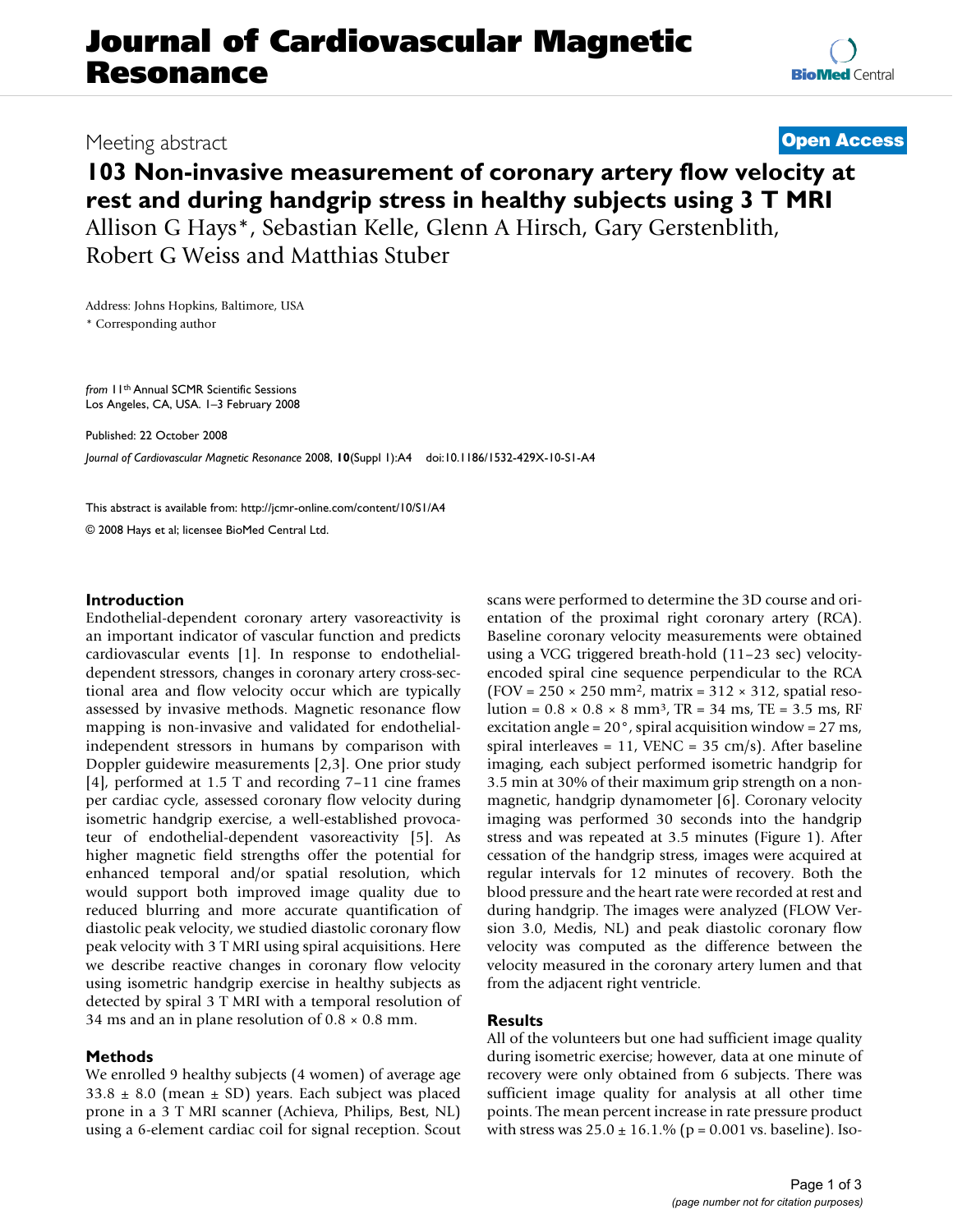

### Figure 1

**Cross-sectional images of RCA in a subject during velocity-encoded MRI at stress**. Velocity map **(A)** showing darker pixels in the RCA that are indicative of high velocity. Spiral cine image **(B)** of the same patient at a similar time point during stress.

metric handgrip stress induced significant increases in peak diastolic coronary flow velocity (baseline  $26.8 \pm 9.3$  cm/s vs. stress  $37.0 \pm 12.8$  cm/s, p = 0.002). The average percent increase in peak velocity with stress was 38.1 ±



### **Figure 2**

**Peak diastolic coronary flow velocity versus time**. Peak diastolic coronary flow velocity before (Baseline), during (Stress), and after (Post) isometric handgrip exercise ( $N = 8$ ).